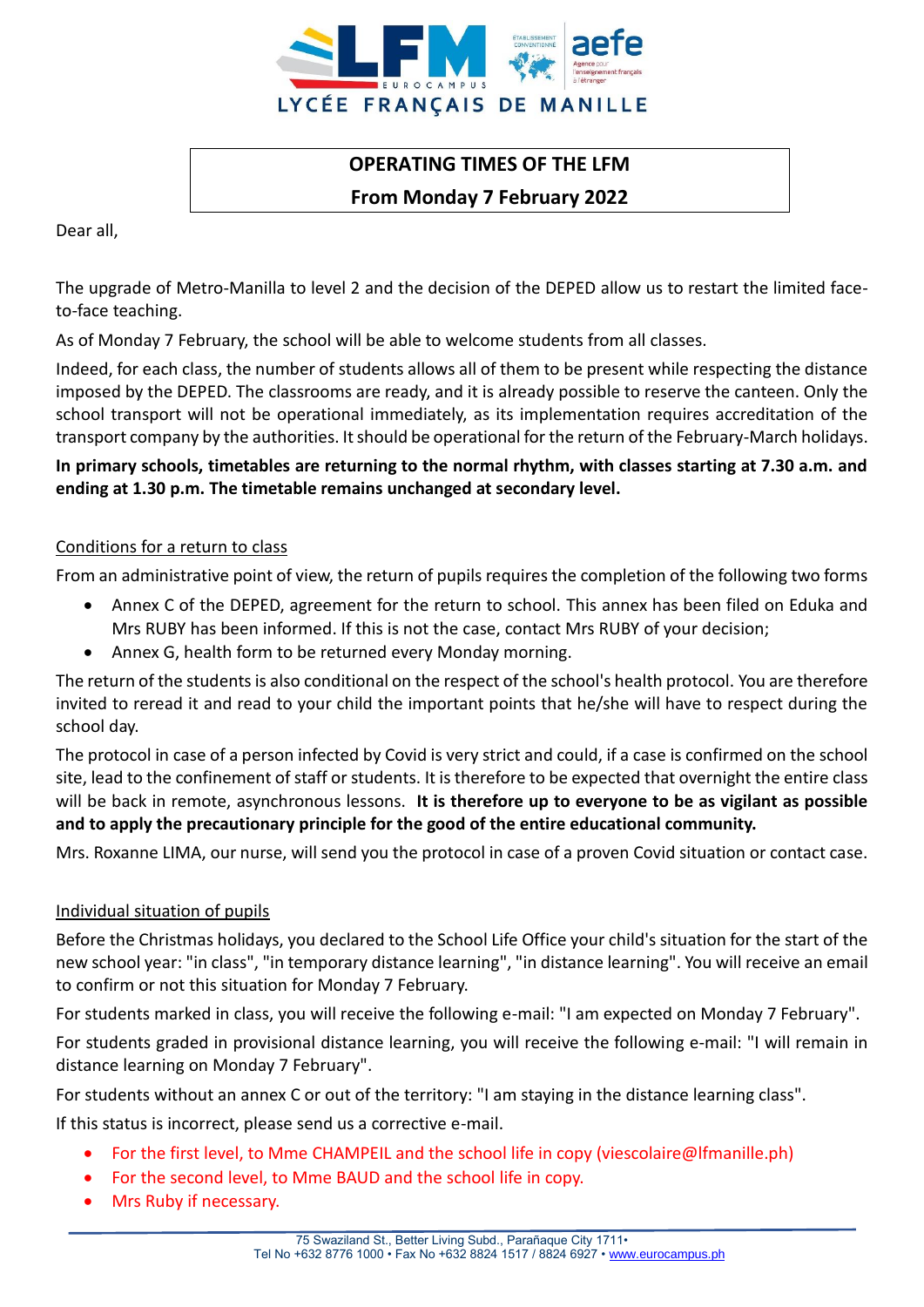

From Monday, Mrs SQUIBAN, CPE will be replaced by Mr VILLENAVE until May.

# How do I check if I am "welcomed" or "in distance learning"?

On Friday 4th February at the latest, in PRONOTE, on the timetable of the students who stay at home, the label "at home" will appear.



When the decision is made to return to the classroom, the students return under the school attendance system. They are therefore not allowed to choose the days of the week when they are in class, including the days when assessments are offered, as we have seen in the first two weeks of the return.

**The return to the classroom is therefore definitive.** Only absences linked to health constraints, to usual situations of absence will be admitted, the student will be reported absent and will not have access to the courses to be able to relax. The student will be graded on a distance learning basis if the health situation forces him/her to stay at home.

Students in troisième, première et terminale have final exams coming up. Students in première and terminale are also evaluated in continuous assessment. Their presence at school is therefore strongly recommended.

The mock exams scheduled in 3ème, première et terminale will be held in person. There will be no remote assessment.

In Terminale, the speciality exams scheduled for the end of March have been postponed as in France. The dates have not yet been set for the Asia Pacific zone. The language certification is suspended for this year. The assessments of experimental skills in SVT and Physique-Chimie will take place after the speciality tests. It is therefore important that the students concerned are in class to manipulate.

# **For students returning to the school in class**

It is important that the health protocol is read to the students before they return to the school. Certain elements such as the circulation plan are important to understand. It is also important to make them aware of barrier gestures and distancing (see posters).

*On the Monday morning of their return*, the students will come to the school with the health form (attached document) previously filled in by their parents.

Change: This document will be given to the school once a week and one for all siblings

Students who already have an antigenic test (provided by the school) should carry it out at home before coming. However, it is possible to do it on the spot if necessary. Students who have never done an antigenic test at the school will do it on arrival.

A demonstration video will be available on Pronote by Friday. Please note that you have seen it.

The school opens at 7.00 am, students are not allowed to enter the school grounds before then. Tests can start at 7.00 am.

#### **The family memo is there to remind you what to do before coming.**

As the tests may delay the start of classes on Monday, students will be welcomed in their classrooms without being notified of any delay. This first hour will be devoted to reminding the students of the rules of the road.